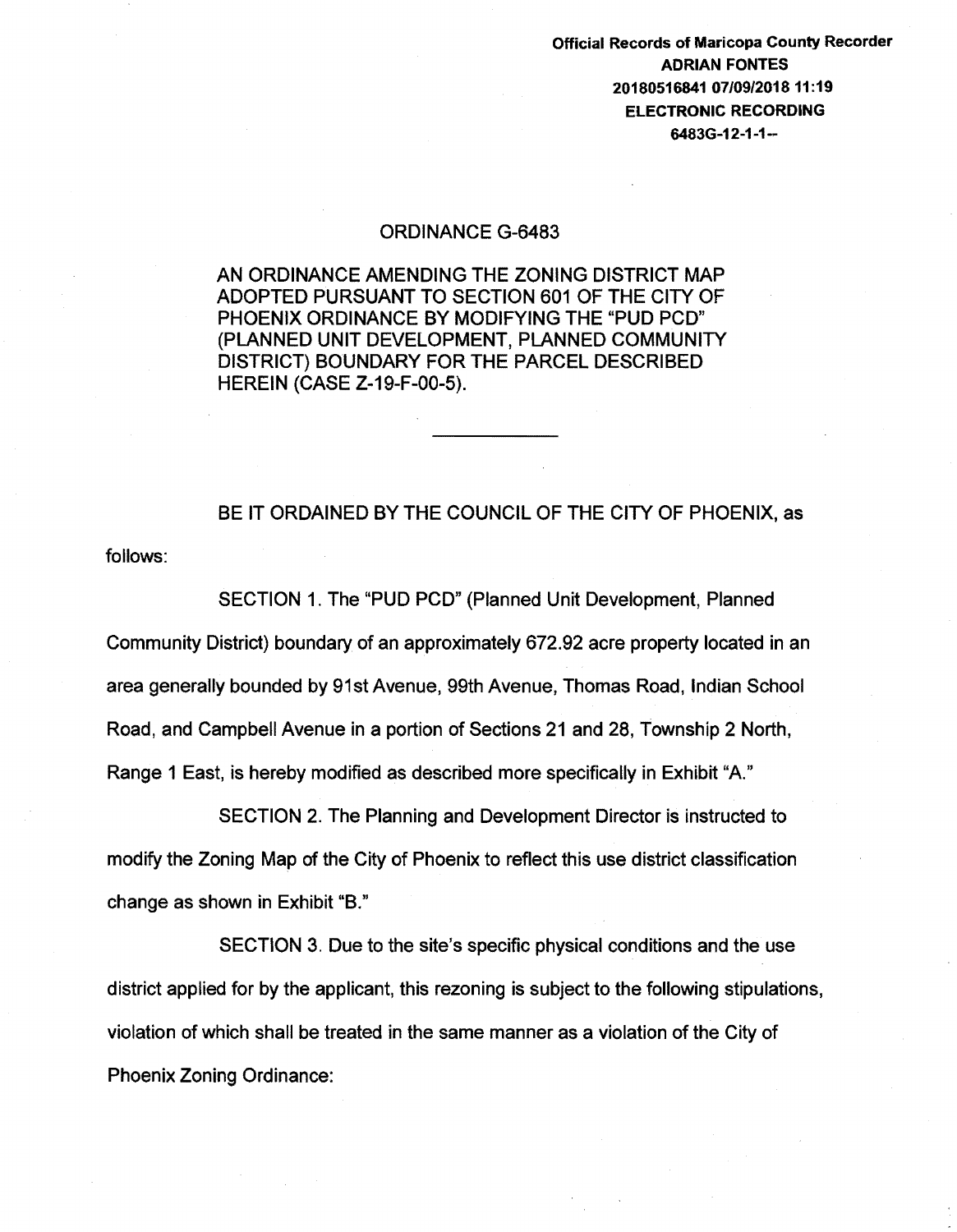- 1. An updated Development Narrative for the Algodón PUD reflecting the changes approved through this request shall be submitted to the Planning and Development Department within 30 days of City Council approval of this request. The updated Development Narrative shall be consistent with Development Narrative date stamped April 25, 2018, as modified by the following stipulations.
- 2. An updated General Development Plan / PCD Masterplans for the Algodón PCD shall be submitted to the Planning and Development Department within 90 days of City Council approval of this request.

## PUBLIC TRANSIT

- 3. The right-of-way shall be dedicated and a bus stop pad constructed at the following locations, as approved by the Planning and Development Department.
	- Westbound Thomas Road west of 93rd Avenue
	- Westbound Thomas Road approximately 1 ,200 feet east of 99th Avenue
	- Eastbound Indian School Road east of 99th Avenue
	- Eastbound Indian School Road approximately 1 ,200 feet east of 99th Avenue
	- Westbound Indian School Road west of 93rd Avenue
	- Westbound Indian School Road approximately 1 ,200 feet east of 99th Avenue
	- Northbound 99th Avenue north of Thomas Road and every quarter mile for the length of the project

The bus stop pads should be built per City of Phoenix Standard Detail P1260 or P1262 (where adjacent to detached sidewalks) with a depth of at least 10 feet and placed between 95 and 145 feet from the intersection where there is a traffic signal and between 60 and 110 feet where there is no traffic signal.

# AVIATION

4. The property owner shall record a Notice to Prospective Purchasers of Proximity to Airport in order to disclose the existence and operational characteristics of the City of Glendale Airport to future owners or tenants of the property. The form and content of such documents shall be according to the templates and instructions provided which have been reviewed and approved by the City Attorney.

## **STREET**

- 5. A Master Street Plan showing all public arterial and collector streets shall be submitted to the Street Transportation and Planning Development Departments for review and approval.
- 6. The applicant shall submit a revised Traffic Impact Study to the Street Transportation Department and the Planning and Development Department prior to preliminary site plan review for the first phase of development. No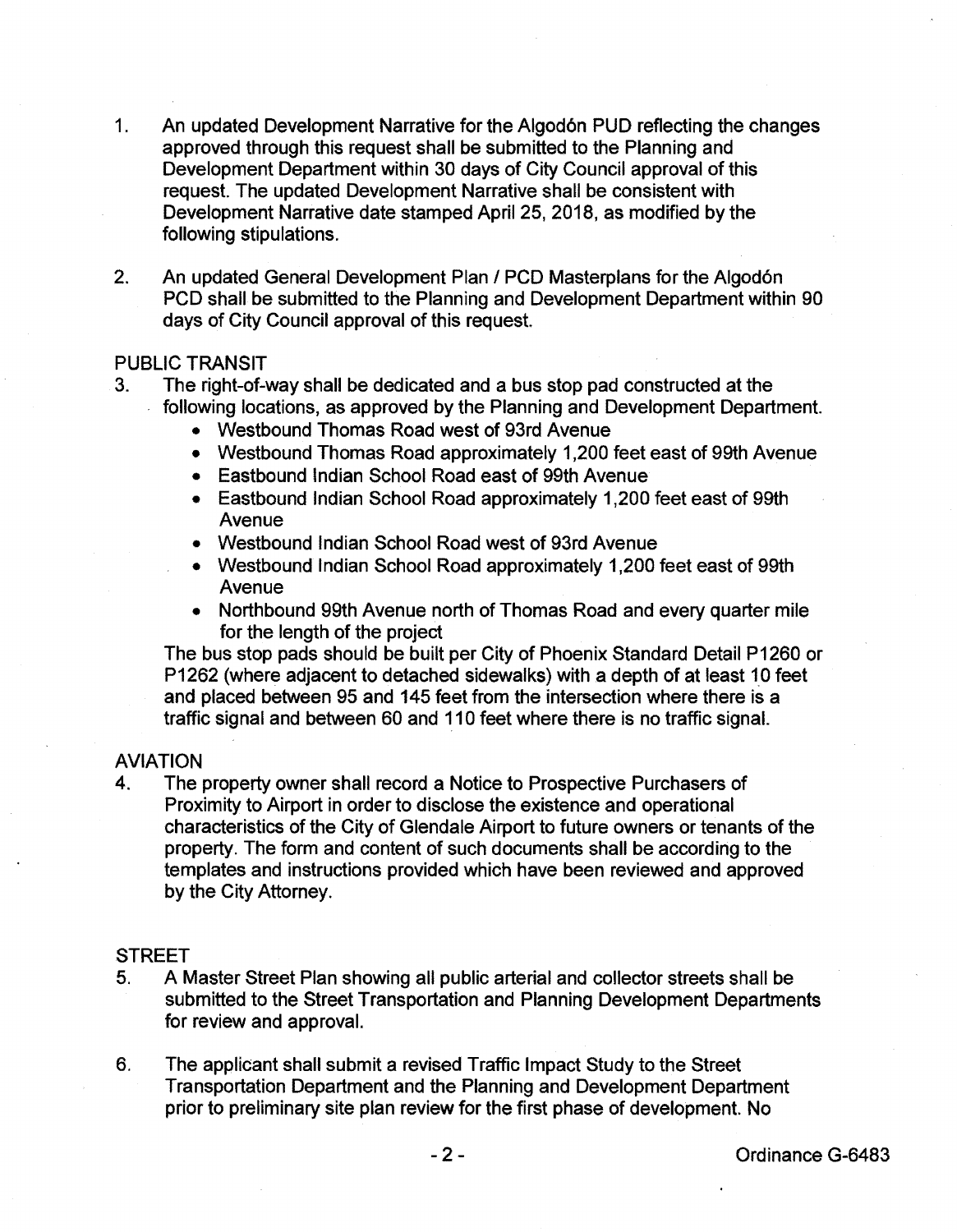preliminary approval of plans shall be granted until the study is reviewed and approved. The applicant shall be responsible for any dedications and required improvements as recommended by the approved Traffic Impact Study and as approved by Planning and Development Department and the Street Transportation Department. Contact Mr. Mani Kumar, (602) 495-7129, to set up a meeting to discuss the requirements of the study.

- 7. The developer shall construct all streets within and adjacent to the development with paving, curb, gutter, sidewalk, curb ramps, streetlights, median islands, landscaping and other incidentals, as per plans approved by the Planning and Development Department. All improvements shall comply with all ADA accessibility standards.
- 8. The applicant shall submit paving plans for all arterial streets within and adjacent to the development, to the Street Transportation Department for review.
- 9. The applicant shall complete and submit the Developer Project Information Form for the MAG Transportation Improvement Program to Mr. Alan Hilty, (602)262-6193, with the Street Transportation Department. This form is a requirement of the EPA to meet clean air quality requirements.
- 10. The developer shall update all existing off-site street improvements (sidewalks, curb ramps and driveways) to current ADA guidelines.
- . 11. In the event archaeological materials are encountered during construction, the developer shall immediately cease all ground-disturbing activities within a 33 foot radius of the discovery, notify the City Archaeologist, and allow time for the Archaeology Office to properly assess the materials.
- 12. Prior to preliminary site plan approval, the landowner shall execute a Proposition 207 Waiver of Claims in a form approved by the City Attorney's Office. The Waiver shall be recorded with the Maricopa County Recorder's Office and delivered to the City to be included in the rezoning application file for record.

SECTION 4. If any section, subsection, sentence, clause, phrase or

portion of this ordinance is for any reason held to be invalid or unconstitutional by the

decision of any court of competent jurisdiction, such decision shall not affect the validity

of the remaining portions hereof.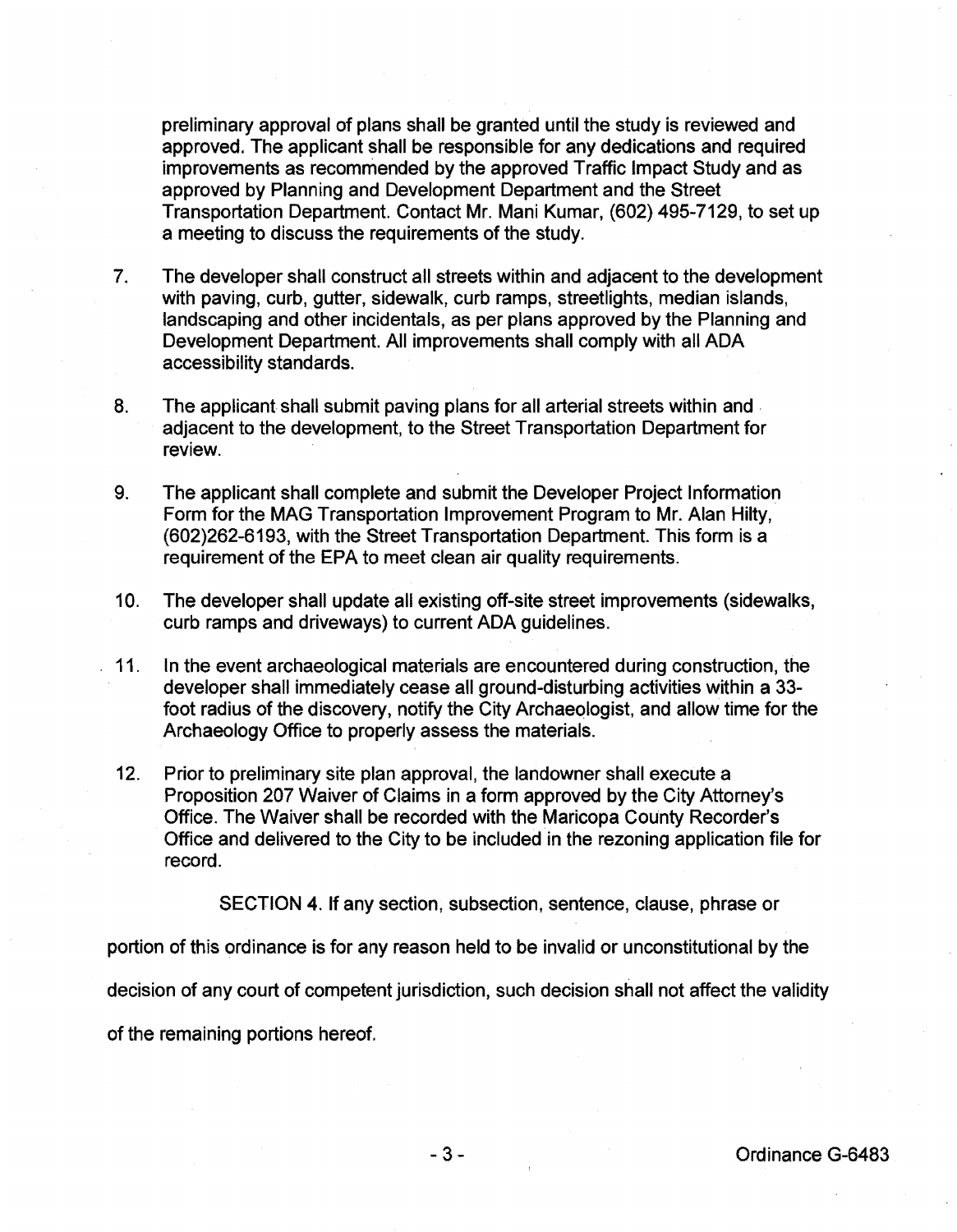PASSED by the Council of the City of Phoenix this 5th day of July, 2018.

Thelds Williams

ATTEST:

C Muyen City Clerk City Clerk<br>APPROVED AS TO FORM:



Acting City Attorney **PM** 

REVIEWED BY:

\_City Manager

PL:tmi:LF18·2129:7/5/18:2047913v1

Exhibits:

A - Legal Description (7 Pages) B- Ordinance Location Map (1 Page)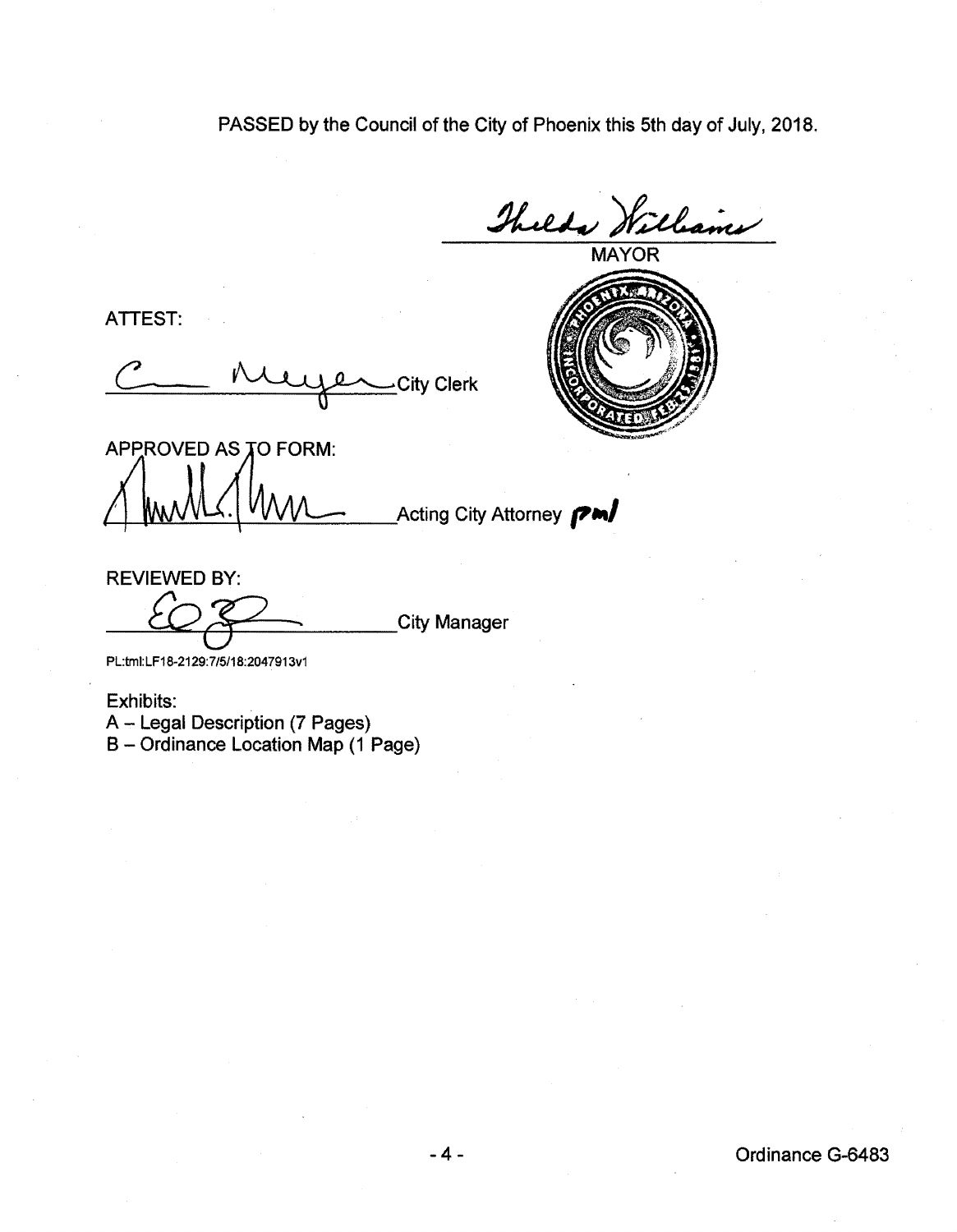## EXHIBIT A

#### LEGAL DESCRIPTION FOR Z-19-F-00-5

#### Parcel 1

That portion of the West half of Section 28 and the Southwest quarter of Section 21, Township 2 North, Range 1 East of the Gila and Salt River Base and Meridian, Maricopa County, Arizona described as follows:

Beginning at the West quarter corner of said Section 28 marked by a Maricopa County Highway Department brass cap in a hand hole;

Thence North 00 degrees 08 minutes 18 seconds East a distance of 2638.37 feet to the Northwest corner of said Section 28, said point also being the Southwest corner of said Section 21;

Thence North 00 degrees 03 minutes 05 seconds East along the West line of said Southwest quarter 2646.32 feet to the Northwest corner of said Southwest quarter(West quarter corner of Section 21);

Thence North 88 degrees 27 minutes 01 seconds East along the North line of said Southwest quarter (East-West mid-section line) 1461.01 feet to a point on the Westerly right-of-way line of the Agua Fria Freeway (Loop 101) from which the center of Section bears North 88 degrees 27 minutes 01 seconds East, 1197.34 feet;

Thence continuing along said right-of-way as follows;

South 22 degrees 27 minutes 19 seconds East, 95.60 feet; Thence South 24 degrees 15 minutes 37 seconds East, 1000.05 feet; Thence South 20 degrees 15 minutes 34 seconds East, 501.60 feet; Thence South 18 degrees 30 minutes 04 seconds East a distance of 476.28 feet; Thence South 11 degrees 18 minutes 42 seconds East a distance of 580.30 feet; Thence South 81 degrees 01 minutes 13 seconds West a distance of 614.97 feet;

Thence leaving said Westerly right of way line South 01 degrees 41 minutes 34 seconds East a distance of 47.00 feet to a point on the South line of said Southwest quarter of Section 21;

Thence along said South line South 88 degrees 18 minutes 26 seconds West a distance of 119.99 feet;

Thence leaving said South line South 01 degrees 41 minutes 34 seconds East a distance of 35.00 feet to a point on the Westerly right of way line of the Agua Fria Freeway (State Route Loop 101);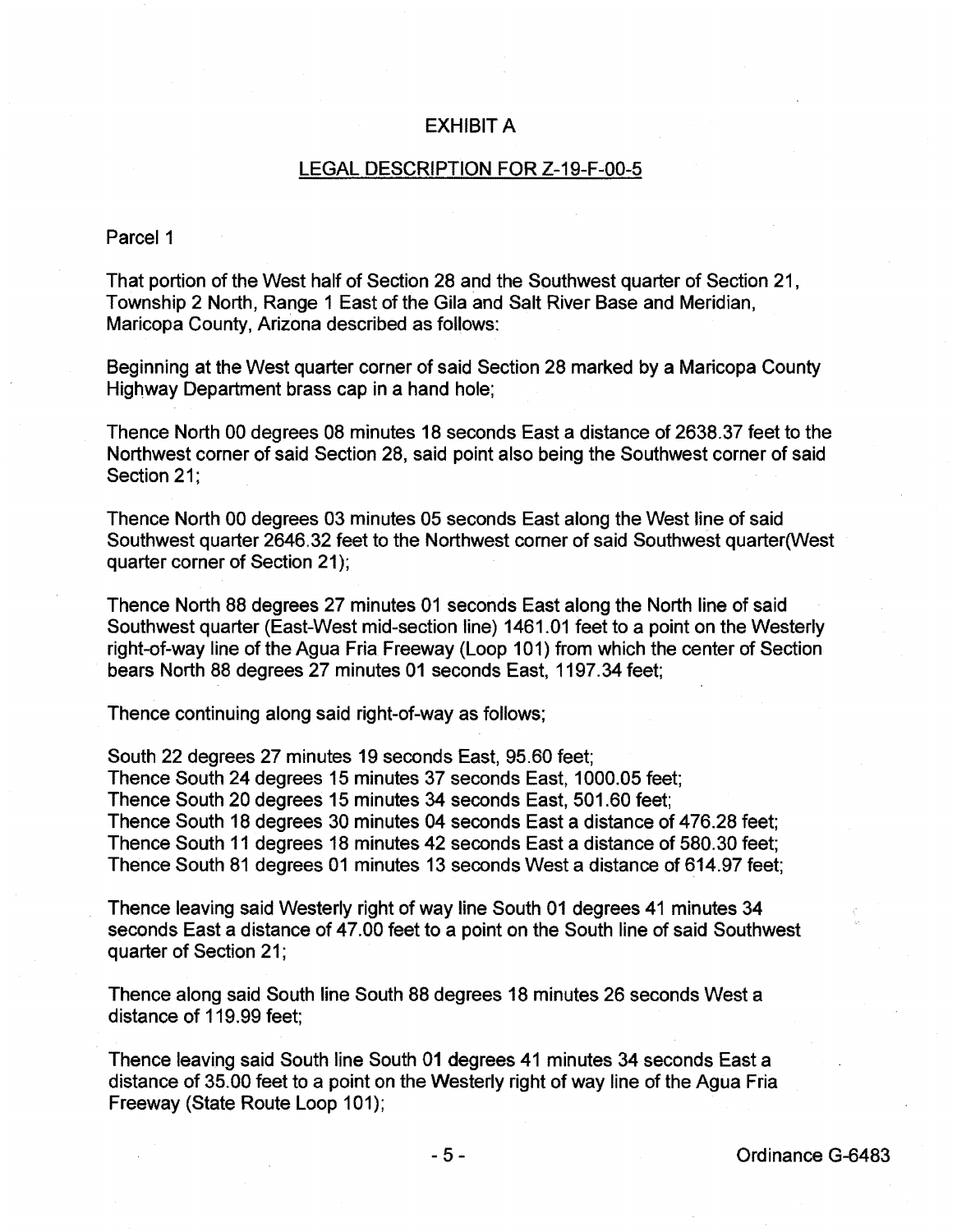Thence along said Westerly right of way line as follows:

South 85 degrees 16 minutes 27 seconds East a distance of 402.52 feet; Thence South 76 degrees 26 minutes 16 seconds East a distance of 114.02 feet; Thence South 88 degrees 40 minutes 48 seconds East a distance of 190.26 feet; Thence South 23 degrees 17 minutes 15 seconds East a distance of 117.28 feet; Thence South 05 degrees 20 minutes 43 seconds East a distance of 484.94 feet; Thence South 04 degrees 19 minutes 58 seconds East a distance of 1003.19 feet; Thence South 00 degrees 14 minutes 28 seconds West a distance of 1000.00 feet; Thence South 02 degrees 02 minutes 58 seconds East a distance of 500.40 feet; Thence South 01 degrees 23 minutes 13 seconds West a distance of 500.10 feet;

Thence South 08 degrees 22 minutes 16 seconds West a distance of 707.11 feet; Thence South 00 degrees 45 minutes 26 seconds West a distance of 725.40 feet; Thence South 46 degrees 45 minutes 27 seconds West a distance of 99.71 feet;

Thence South 88 degrees 30 minutes 13 seconds West a distance of 200.00 feet; Thence South 01 degrees 29 minutes 47 seconds East a distance of 80.00 feet to to a point on the South line of said Southwest quarter of Section 28 from which the South quarter corner of said Section 28 bears North 88 degrees 30 minutes 13 seconds East a distance of 516.49 feet;

Thence South 88 degrees 30 minutes 13 seconds West a distance of 2133.03 feet to the Southwest corner of said Section 28 marked by a Maricopa County Highway Department brass cap in a hand hole;

Thence North 00 degrees 18 minutes 04 seconds West a distance of 2,638.00 feet to the Point of Beginning.

Note: The above described parcel contains 18,079,795 square feet or 415.0550 acres more or less.

## Parcel<sub>2</sub>

A portion of "Algodon Medical Office Park" as recorded in Book 978 of Maps, Page 34, records of Maricopa County and "Map of Dedication for 93rd Avenue Alignment", as recorded in Book 983of Maps, Page 31, records of Maricopa County and a portion of the East half of Section 28, Township 2 North, Range 1 East of the Gila and Salt River Base and Meridian, Maricopa County, Arizona described as follows:

Commencing at the Southeast corner of said Section 28 marked by a City of Phoenix brass cap in a handhole;

Thence South 88 degrees 30 minutes 33 seconds West along the South line of said East half of Section 28 a distance of 1,325.00 feet;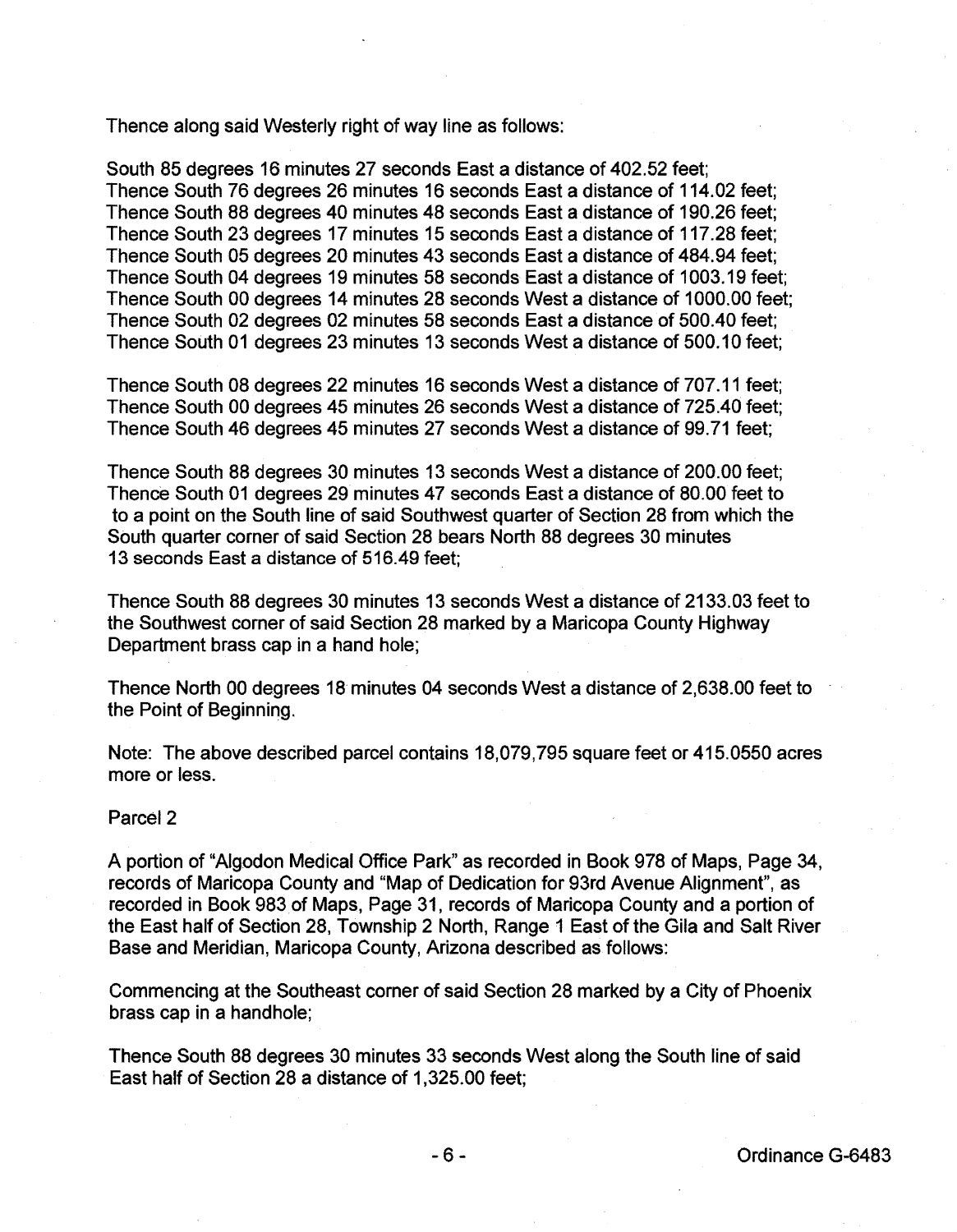Thence North 01 degrees 29 minutes 27 seconds West a distance of 39.07 feet to a Point on the Easterly right of way line of the Agua Fria Freeway (State Route Loop 101) and the Point of Beginning;

Thence along said Easterly right of way line as follows:

North 89 degrees 02 minutes 12 seconds West a distance of 722.40 feet; Thence North 85 degrees 22 minutes 31 seconds West a distance of 140.80 feet; Thence South 88 degrees 30 minutes 33 seconds West a distance of 60.00 feet; Thence North 52 Degrees 22 Minutes 47 Seconds West a distance of 82.85 feet; Thence North 04 Degrees 23 Minutes 29 Seconds West a distance of 1421.54 feet; Thence North 02 Degrees 02 Minutes 58 Seconds West a distance of 500.40 feet; Thence North 01 Degrees 23 Minutes 13 Seconds East a distance of 1500.30 feet; Thence North 08 degrees 12 minutes 39 seconds East a distance of 504.88 feet; Thence North 00 Degrees 53 Minutes 32 Seconds East a distance of 1020.28 feet; Thence North 29 Degrees 22 Minutes 34 Seconds East a distance of 130.03 feet; Thence North 80 Degrees 17 Minutes 59 Seconds East a distance of 323.16 feet;

Thence leaving said easterly right of way line, North 01 Degrees 41 Minutes 44 Seconds West a distance of 55.00 feet to a point on the North line of said East half of Section 28 from which the North quarter corner bears South 88 degrees 18 minutes 16 seconds West a distance of 691.80 feet;

Thence North·88 degrees 18 minutes 16 seconds East along said North line a distance 634.13 feet to a point from which the Northeast corner of said Section 28 bears North 88 degrees 18 minutes 16 seconds East a distance of 1325.93 feet said point also being a point on the centerline of that particular water and sewer easement as described in Book 983 of Maps, Page 31, records of Maricopa County, Arizona;

Thence along said centerline as follows;

South 01 degrees 41 minutes 39 seconds East a distance of 496.48 feet to the beginning of a tangent curve whose center bears South 88 degrees 18 minutes 21 seconds West a distance of 500.00 feet;

Thence along the arc of said curve through a central angle of 14 degrees 49 minutes 21 seconds and an arc length of 129.35 feet;

Thence South 13 degrees 07 minutes 42 seconds West a distance of 188.55 feet to the beginning of a tangent curve whose center bears South 76 degrees 52 minutes 18 seconds East a distance of 500.00 feet;

Thence along the arc of said curve through a central angle of 12 degrees 52 minutes 31 seconds and an arc length of 112.36 feet;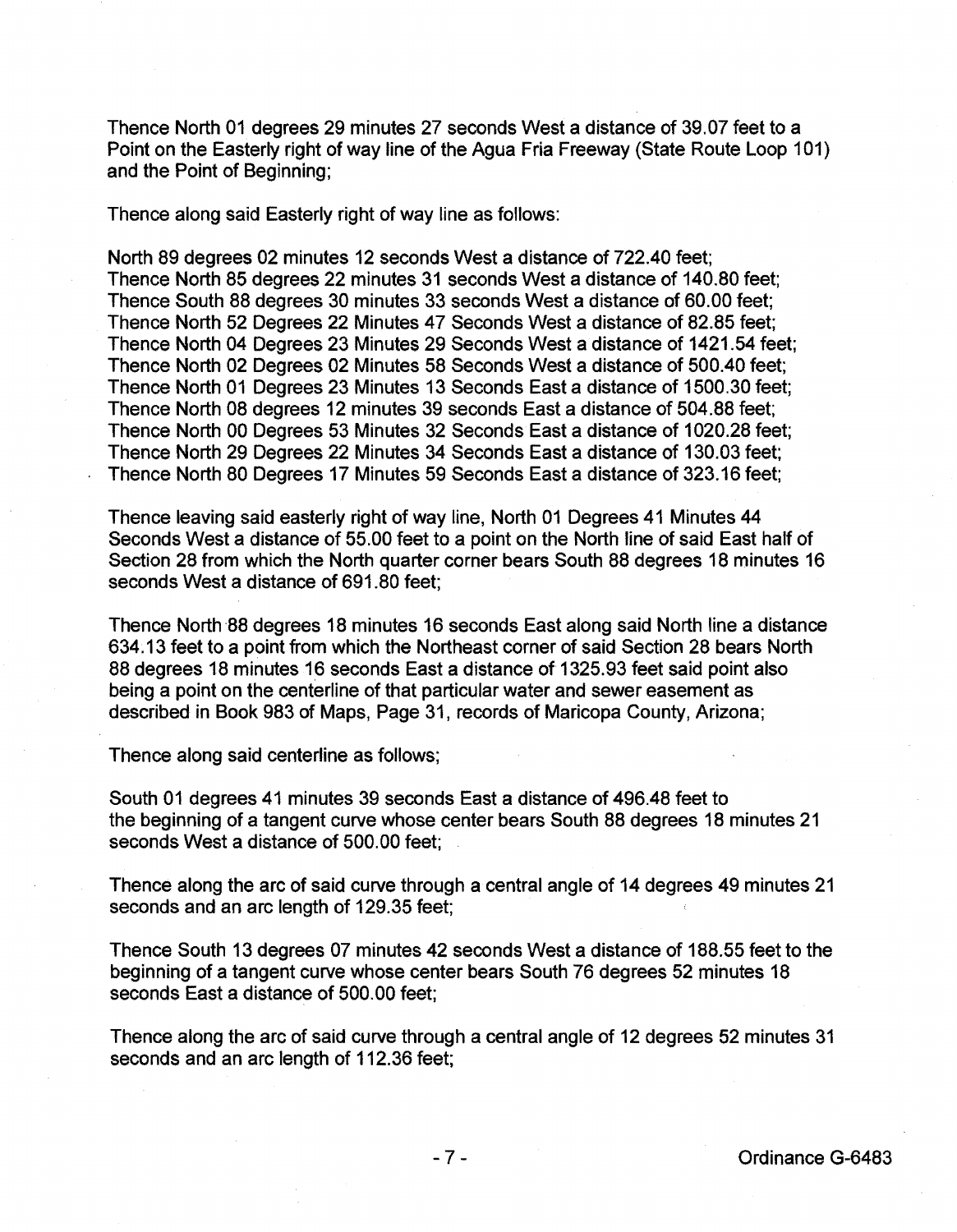Thence South 00 degrees 15 minutes 11 seconds West a distance of 776.99 feet to the beginning of a tangent curve whose center bears South 89 degrees 44 minutes 49 seconds East a distance of 500.00 feet;

Thence along the arc of said curve through a central angle of 14 degrees 23 minutes 30 seconds and an arc length of 125.59 feet;

Thence South 14 degrees 08 minutes 19 seconds East a distance of 200.61 feet to the beginning of a tangent curve whose center bears South 75 degrees 51 minutes 41 seconds West a distance of 500.00 feet;

Thence along the arc of said curve through a central angle of 26 degrees 05 minutes 36 seconds and an arc length of 227.71 feet;

Thence South 11 degrees 57 minutes 17 seconds West a distance of 150.00 feet to the beginning of a tangent curve whose center bears South 78 degrees 02 minutes 43 seconds East a distance of 1000.00 feet;

Thence along the arc of said curve through a central angle of 11 degrees 42 minutes 25 seconds and an arc length of 204.33 feet to a point on the centerline of 93rd Avenue as described in said Book 978 of Maps, Page 34, records of Maricopa County, Arizona;

Thence along said centerline as follows;

South 00 degrees 14 minutes 52 seconds West a distance of 815.18 feet to the beginning of a tangent curve whose center bears North 89 degrees 45 minutes 08 seconds West a distance of 500.00 feet;

Thence along the arc of said curve through a central angle of 43 degrees 16 minutes 58 seconds and an arc length of 377.71 feet;

Thence South 43 degrees 31 minutes 50 seconds West a distance of 230.37 feet to the beginning of a tangent curve whose center bears South 46 degrees 28 minutes 10 seconds East a distance of 400.00 feet;

Thence along the arc of said curve through a central angle of 45 degrees 01 minutes 17 seconds and an arc length of 314.31 feet;

Thence South 01 degrees 29 minutes 27 seconds East a distance of 100.00 feet to the beginning of a tangent curve whose center bears North 88 degrees 30 minutes 33 seconds East a distance of 400.00 feet;

Thence along the arc of said curve through a central angle of 90 degrees 00 minutes 00 seconds and an arc length of 628.32 feet;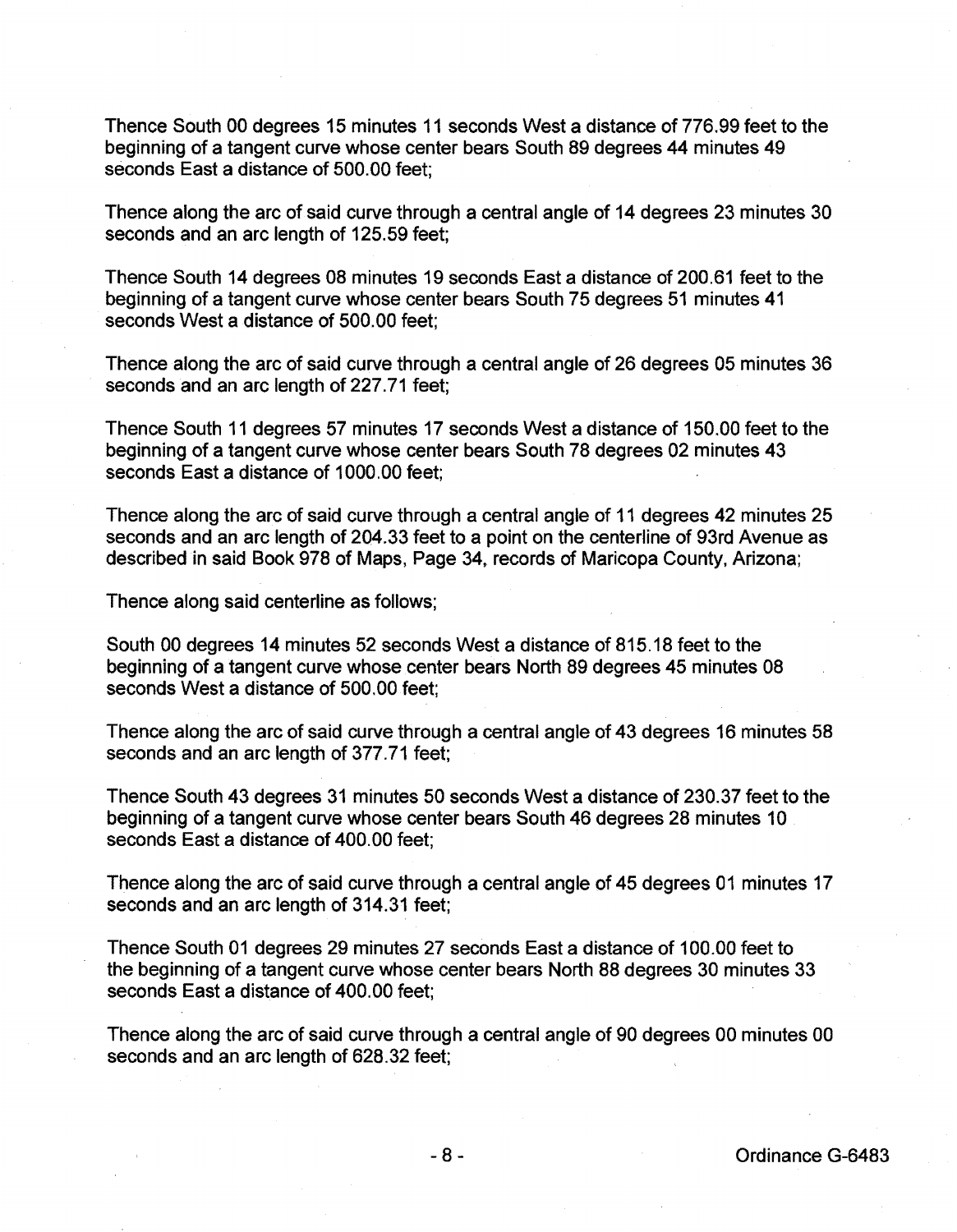Thence South 01 degrees 29 minutes 27 seconds East a distance of 560.93 feet to the Point of Beginning.

Note: The above described parcel contains 5,097,524 square feet or 117.0231 acres more or less.

Parcel<sub>3</sub>

A portion of "Aigodon Medical Office Park" as recorded in Book 978 of Maps, Page 34, records of Maricopa County and "Map of Dedication for 93rd Avenue Alignment", as recorded in Book 983 of Maps, Page 31 , records of Maricopa County and a portion of the East half of Section 28, Township 2 North, Range 1 East of the Gila and Salt River Base and Meridian, Maricopa County, Arizona described as follows:

Commencing at the Southeast corner of said Section 28 marked by a City of Phoenix brass cap in a handhole;

Thence South 88 degrees 30 minutes 33 seconds West along the South line of said East half of Section 28 a distance of 1,325.00 feet to a point on the centerline of 93rd Avenue as described in said Book 978 of Maps, Page 34, records of Maricopa County, Arizona;

Thence along said centerline North 01 degrees 29 minutes 27 seconds West a distance of 501.79 feet to the Point of Beginning;

Thence along said centerline as follows;

Thence continuing North 01 degrees 29 minutes 27 seconds West a distance of 98.21 feet to a point on the arc of a non- tangent curve whose center bears North 01 degrees 29 minutes 27 seconds West a distance of 400.00 feet;

Thence Northwesterly along the arc of said curve through a central angle of 90 degrees 00 minutes 00 seconds and an arc length of 628.32 feet;

Thence North 01 degrees 29 minutes 27 seconds West a distance of 100.00 feet to the beginning of a tangent curve whose center bears North 88 degrees 30 minutes 33 seconds East a distance of 400.00 feet;

Thence Northeasterly along the arc of said curve through a central angle of 45 degrees 01 minutes 17 seconds and an arc length of 314.31 feet;

Thence North 43 degrees 31 minutes 50 seconds East a distance of 230.37 feet to the beginning of a tangent curve whose center bears North 46 degrees 28 minutes 10 seconds West a distance of 500.00 feet;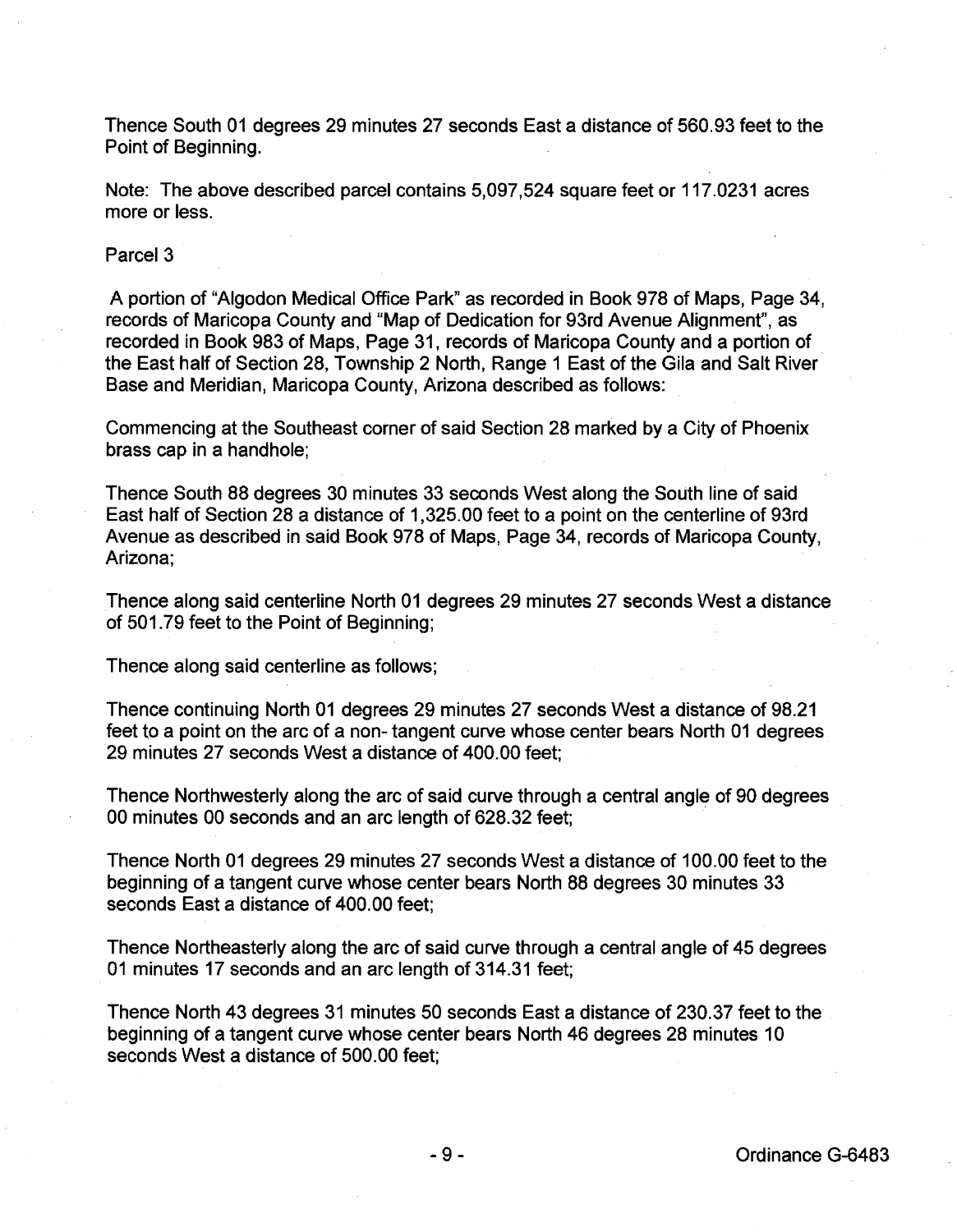Thence Northeasterly along the arc of said curve through a central angle of 43 degrees 16 minutes 58 seconds and an arc length of 377.71 feet;

Thence North 00 degrees 14 minutes 52 seconds East a distance of 815.18 feet to a point on the centerline of that particular water and sewer easement as described in Book 983 of Maps, Page 31, records of Maricopa County, Arizona, said point also being the beginning of a tangent curve whose center bears South 89 degrees 45 minutes 08 seconds East a distance of 1000.00 feet;

Thence Northerly along the arc of said curve through a central angle of 11 degrees 42 minutes 25 seconds and an arc length of 204.33 feet;

Thence along last said centerline as follows:

Thence North 11 degrees 57 minutes 17 seconds East a distance of 150.00 feet to the beginning of a tangent curve whose center bears North 78 degrees 02 minutes 43 seconds West a distance of 500.00 feet;

Thence Northerly along the arc of said curve through a central angle of 26 degrees 05 minutes 36 seconds and an arc length of 227.71 feet;

Thence North 14 degrees 08 minutes 19 seconds West a distance of 200.61 feet to the beginning of a tangent curve whose center bears North 75 degrees 51 minutes 41 seconds East a distance of 500.00 feet;

Thence Northerly along the arc of said curve through a central angle of 14 degrees 23 minutes 30 seconds and an arc length of 125.59 feet;

Thence North 00 degrees 15 minutes 11 seconds East a distance of 776.99 feet to the beginning of a tangent curve whose center bears South 89 degrees 44 minutes 49 seconds East a distance of 500.00 feet;

Thence Northerly along the arc of said curve through a central angle of 12 degrees 52 minutes 31 seconds and an arc length of 112.36 feet;

Thence North 13 degrees 07 minutes 42 seconds East a distance of 188.55 feet to the beginning of a tangent curve whose center bears North 76 degrees 52 minutes 18 seconds West a distance of 500.00 feet;

Thence Northerly along the arc of said curve through a central angle of 14 degrees 49 minutes 21 seconds and an arc length of 129.35 feet;

Thence North 01 degrees 41 minutes 39 seconds West a distance of 496.48 feet to a point on the North line of said East half of Section 28 from which the North quarter corner of said Section 28 bears South 88 degrees 18 minutes 16 seconds West a distance of 1325.93 feet;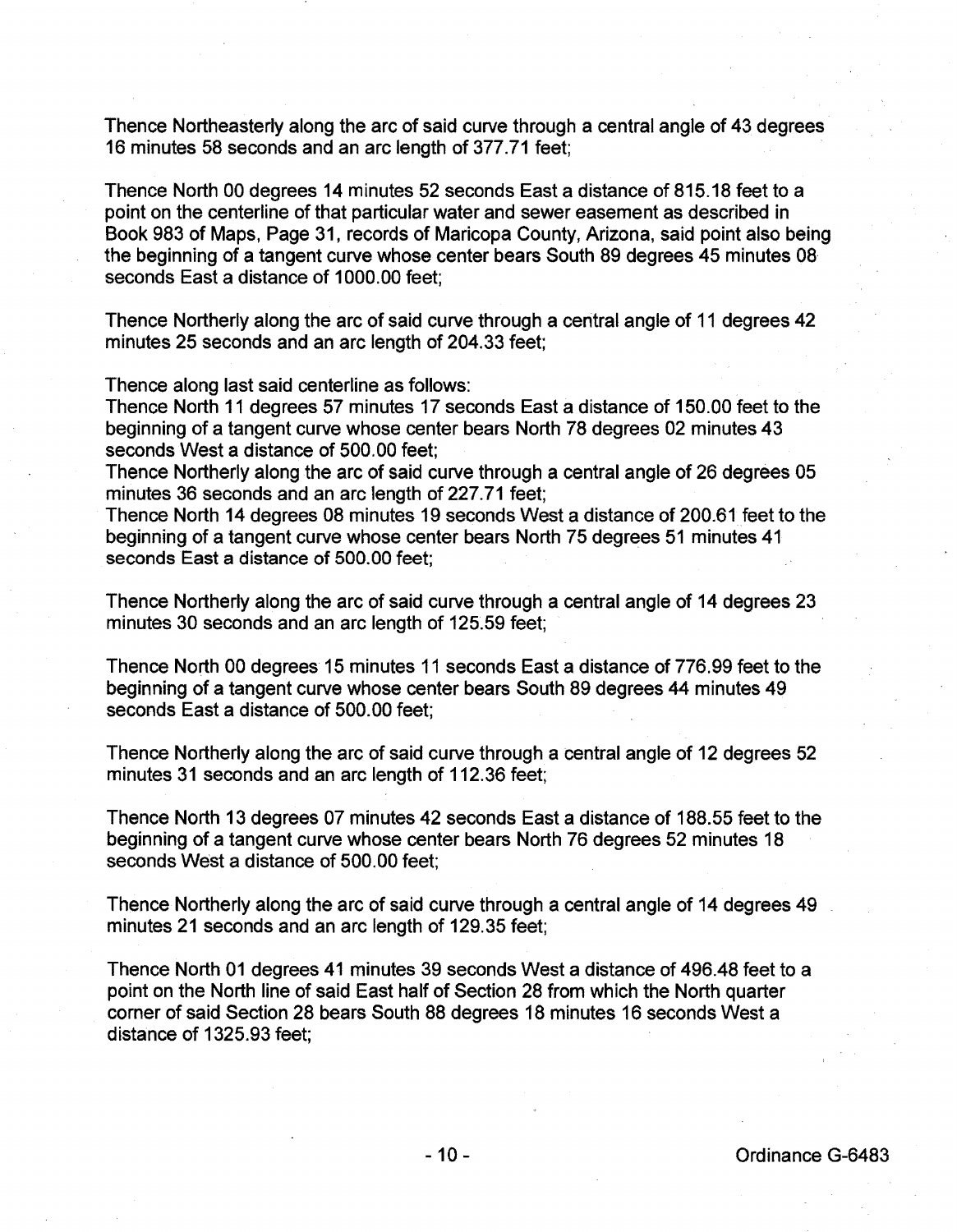Thence North 88 degrees 18 minutes 16 seconds East along said North line a distance 1010.74 feet to a point from which the Northeast corner of said Section 28 bears North 88 degrees 18 minutes 16 seconds East a distance of 315.18 feet;

Thence South 00 degrees 15 minutes 51 seconds West a distance of 210.12 feet;

Thence North 88 degrees 18 minutes 16 seconds East a distance of 232.14 feet;

Thence South 00 degrees 15 minutes 51 seconds West a distance of 50.03 feet;

Thence North 88 degrees 18 minutes 16 seconds East a distance of 83.05 feet to a point on the East line of the Northeast quarter of said Section 28;

Thence South 00 degrees 15 minutes 51 seconds West along said East line a distance of 15.85 feet;

Thence North 89 degrees 44 minutes 09 seconds West a distance of 90.00 feet;

Thence South 00 degrees 15 minutes 51 seconds West a distance of 4.00 feet;

Thence South 89 degrees 44 minutes 09 seconds East a distance of 90.00 feet to a point on said East line of the Northeast quarter of Section 28;

Thence South 00 degrees 15 minutes 51 seconds West a distance of 743.48 feet;

Thence South 88 degrees 21 minutes 09 seconds West a distance of 1325.69 feet;

Thence South 00 degrees 15 minutes 11 seconds West a distance of 674.44 feet;

Thence North 88 degrees 21 minutes 09 seconds East a distance of 1325.56 feet to a point on said East line of the Northeast quarter of Section 28;

Thence South 00 degrees 15 minutes 51 seconds West a distance of 949.37 feet to the East quarter corner of said Section 28;

Thence South 00 degrees 14 minutes 52 seconds West a distance of 2125.49 feet; Thence South 88 degrees 30 minutes 33 seconds West a distance of 7 42.79 feet; Thence South 56 degrees 15minutes 44 seconds West a distance of 37.90 feet;

Thence South 88 degrees 30 minutes 33 seconds West a distance of 566.00 feet to the Point of Beginning.

Note: The above described parcel contains 5,752,845 square feet or 132.0671 acres more or less.